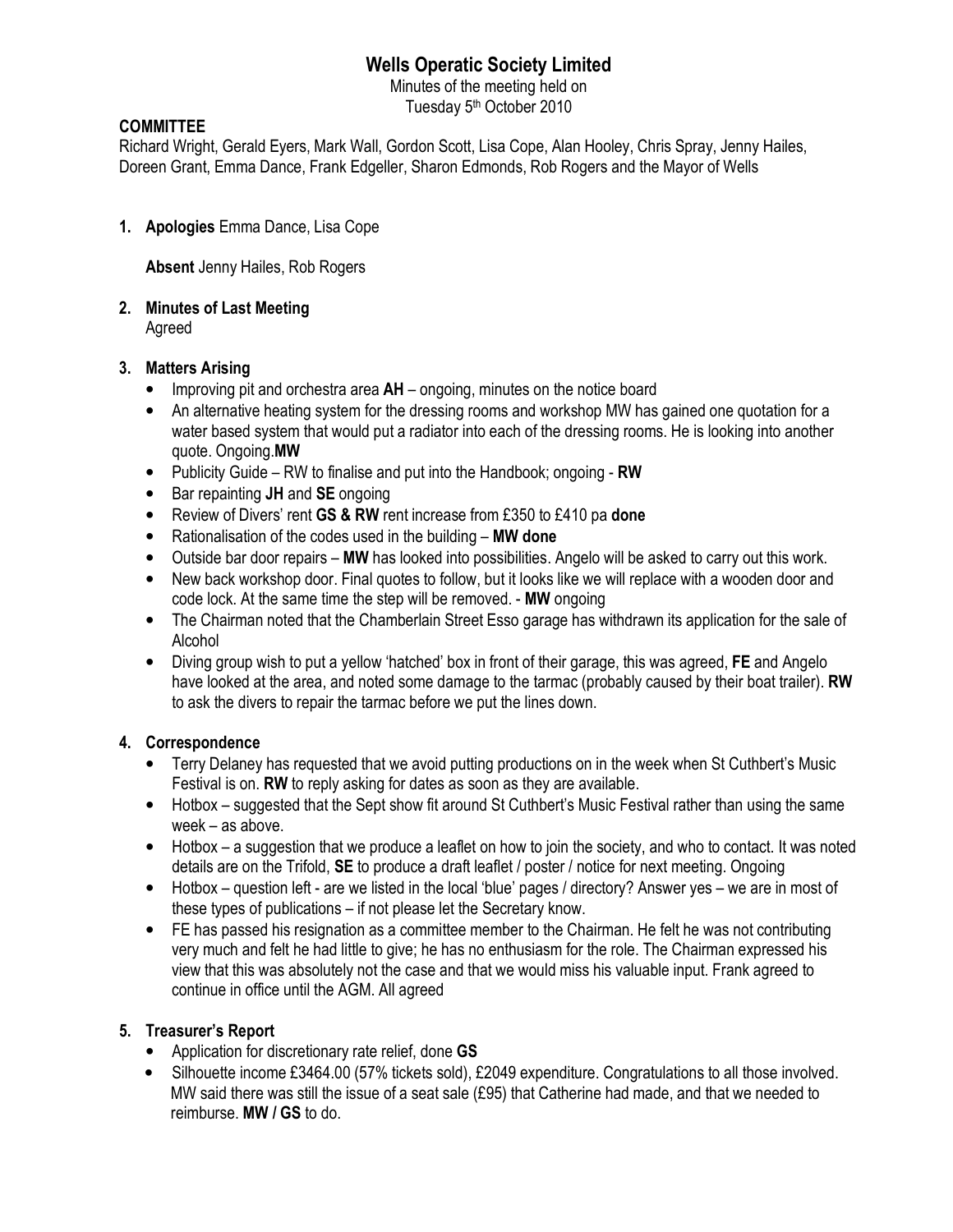• LLU2 income £4718 (83% tickets sold), £1865 expenditure. Congratulation to all those involved. Some discussion was held over the purchase of white blouses for the Air Hostesses. It was agreed to reimburse those who had bought their own (£6), if they did not want the blouse. **GE** to contact

# **6. Membership**

- AGM Date for 2011 is now set at **Friday 13th May**
- Dinner Dance Date for 2011 is now confirmed as **Saturday 28th May** we will be returning to the Swan Hotel, Wells.
- New Members Ordinary Membership Len Sweales passed
- The Committee discussed the various membership classes and fees. It was agreed that as from January 2011 the cost of full 'Ordinary' membership should be £25pa. It was also agreed to finish offering both 'Social Membership' and 'Subscribers'; MW will propose this at the AGM. **GE** to prepare details.
- **CS** suggests Mark Hutchinson is added to the list of Bar Supervisors, agreed
- Youth Theatre support is now on hold until Sarah Neale's return
- The Annual Curry Night after the Carnival will probably run again, details to follow. **AH**

# **7. Publicity**

- Website photos to CS and ED will put these onto the SFD website. Ongoing **GE send LLU2 to CS**
- Programme Printing still positive from Thales. Still ok for Panto but possibly not beyond that i.e. Pirates wait and see. **AH**
- Due to personal circumstances Emma Dance is finding it difficult to deal with publicity issues face to face. She is very keen to continue working 'at the end of an email' but local help – poster and banner delivery, coordination with directors and producers, photography arrangements etc could be supported by someone else (any volunteers?). It is vital that all issues relating to publicity (see the guide) are thought through at an early stage in a show's production and tasks are clearly identified. If in doubt talk to GE or RW
- Amendment to publicity guide: **ED** suggested photographs taken should be emailed to her
- **CS** has set a link to the Black Dog's tourism site www.wellssomerset.com

## **8. Theatre Renovations**

• Foyer –Display screen, GE has gained some quotes – Sony Bravia £600, 40', £340 32" It was agreed to purchase a 40" screen and wall stand. **GE** to investigate the cost of a TV licence.

## **9. Production/trifold/hire**

- **Dick Whittington** 11-18th Dec 2010 Dir **RW**, MD **Nick Barlow**, SM **Charlie Watkins**, Choreography(children) - **Sarah Neale**, Choreography(adults and Children while Sarah is away) - **Ella Upham**, , Props –**Lesley Ricketts**, Lighting -**Grahame Brown**, Sound - **Peter Ross**, Costumes - **Sarah Briton**, Rehearsal Schedule - done, budget and ticket price confirmed £9 & £7
- **Pirates of Penzance (**ESSGEE Australian version) 11-16th April 2011 Dir – **GE**, MD **Sheila Ross,**  Choreography – **TE,** Prod – Any volunteers?, SM – **David Papworth**, ASM - **?**, Costumes – **Sue Scott**, lighting – **Grahame Brown**, Props - **Lesley Ricketts**, Prompt – **Freda Brown**, Rehearsal Schedule done, Budget tba and ticket price (£12 & £9?) tba
- **Annie** 1-4th June 2011 Youth Theatre Production Director **Sarah Neale**
- **Our Country's Good** 6-9th July 2011 Director **Lois Harbinson**
- **Brenda Bly the Teen Detective** 7-10th Sept 2011 (check St. C's Music Festival dates) Director -**AH**
- **26th-29th Oct 2011** a play possibly **MW**, **GS** or Peter Wild, various options to consider. MW to report to next meeting.
- **10-17th Dec 2011 Pantomime** any ideas? RW to circulate membership for ideas and possible directors
- **February 2012 one act play festival** anyone interested?
- **A little Night Music** Sept 2012 Director **Lois Harbinson**, MD **Sheila Ross**
- Spring 2016 Ken Edmonds has suggested that we consider 'Kiss Me Kate' as this is the 400<sup>th</sup> year after Shakespeare's death. Other Shakespeare productions might also be considered for this year.
- GE reminded the committee about the Jazz, Quiz night, School of Dance and Literary festival hiring over the next few weeks.